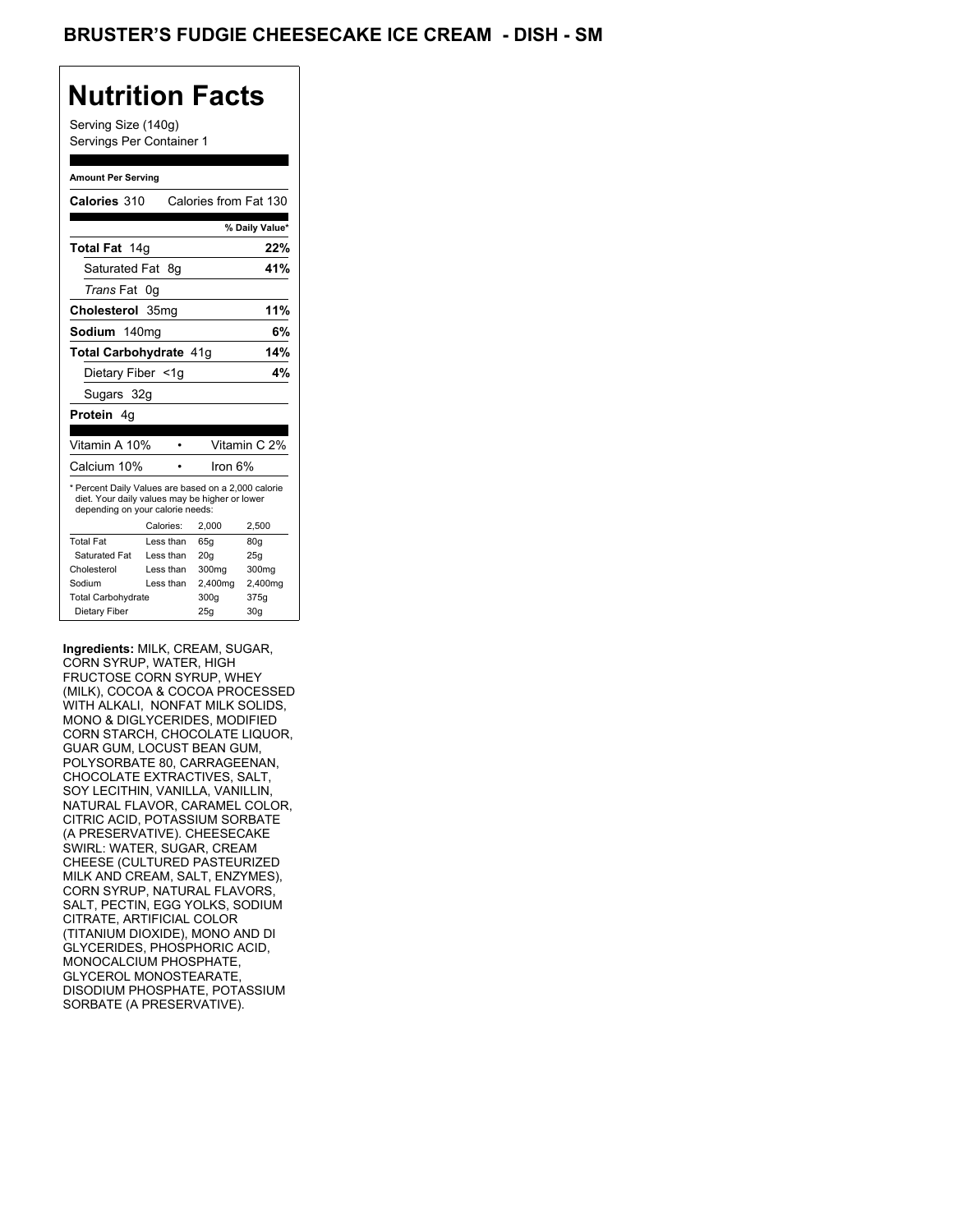### BRUSTER'S FUDGIE CHEESECAKE ICE CREAM - DISH - REG

## Nutrition Facts

Serving Size (210g) Servings Per Container 1

#### Amount Per Serving

| Calories 460                                                                                                                              |           | Calories from Fat 200 |                 |
|-------------------------------------------------------------------------------------------------------------------------------------------|-----------|-----------------------|-----------------|
|                                                                                                                                           |           |                       | % Daily Value*  |
| Total Fat 22g                                                                                                                             |           |                       | 33%             |
| Saturated Fat 12g                                                                                                                         |           |                       | 62%             |
| <b>Trans Fat</b>                                                                                                                          | 0g        |                       |                 |
| Cholesterol 50mg                                                                                                                          |           |                       | 17%             |
| Sodium 210mg                                                                                                                              |           |                       | 9%              |
| Total Carbohydrate 61g                                                                                                                    |           |                       | 20%             |
| Dietary Fiber 1g                                                                                                                          |           |                       | 6%              |
| Sugars 49g                                                                                                                                |           |                       |                 |
| Protein 5q                                                                                                                                |           |                       |                 |
|                                                                                                                                           |           |                       |                 |
| Vitamin A 15%                                                                                                                             |           |                       | Vitamin C 4%    |
| Calcium 20%                                                                                                                               |           | Iron 8%               |                 |
| * Percent Daily Values are based on a 2,000 calorie<br>diet. Your daily values may be higher or lower<br>depending on your calorie needs: |           |                       |                 |
|                                                                                                                                           | Calories: | 2.000                 | 2,500           |
| <b>Total Fat</b>                                                                                                                          | Less than | 65q                   | 80 <sub>g</sub> |
| Saturated Fat                                                                                                                             | Less than | 20q                   | 25q             |
| Cholesterol                                                                                                                               | Less than | 300mg                 | 300mg           |
| Sodium                                                                                                                                    | Less than | 2,400mg               | 2,400mg         |
| <b>Total Carbohydrate</b>                                                                                                                 |           | 300a                  | 375g            |
| Dietary Fiber                                                                                                                             |           | 25q                   | 30 <sub>q</sub> |

Ingredients: MILK, CREAM, SUGAR, CORN SYRUP, WATER, HIGH FRUCTOSE CORN SYRUP, WHEY (MILK), COCOA & COCOA PROCESSED WITH ALKALI, NONFAT MILK SOLIDS, MONO & DIGLYCERIDES, MODIFIED CORN STARCH, CHOCOLATE LIQUOR, GUAR GUM, LOCUST BEAN GUM, POLYSORBATE 80, CARRAGEENAN, CHOCOLATE EXTRACTIVES, SALT, SOY LECITHIN, VANILLA, VANILLIN, NATURAL FLAVOR, CARAMEL COLOR, CITRIC ACID, POTASSIUM SORBATE (A PRESERVATIVE). CHEESECAKE SWIRL: WATER, SUGAR, CREAM CHEESE (CULTURED PASTEURIZED MILK AND CREAM, SALT, ENZYMES), CORN SYRUP, NATURAL FLAVORS, SALT, PECTIN, EGG YOLKS, SODIUM CITRATE, ARTIFICIAL COLOR (TITANIUM DIOXIDE), MONO AND DI GLYCERIDES, PHOSPHORIC ACID, MONOCALCIUM PHOSPHATE, GLYCEROL MONOSTEARATE, DISODIUM PHOSPHATE, POTASSIUM SORBATE (A PRESERVATIVE).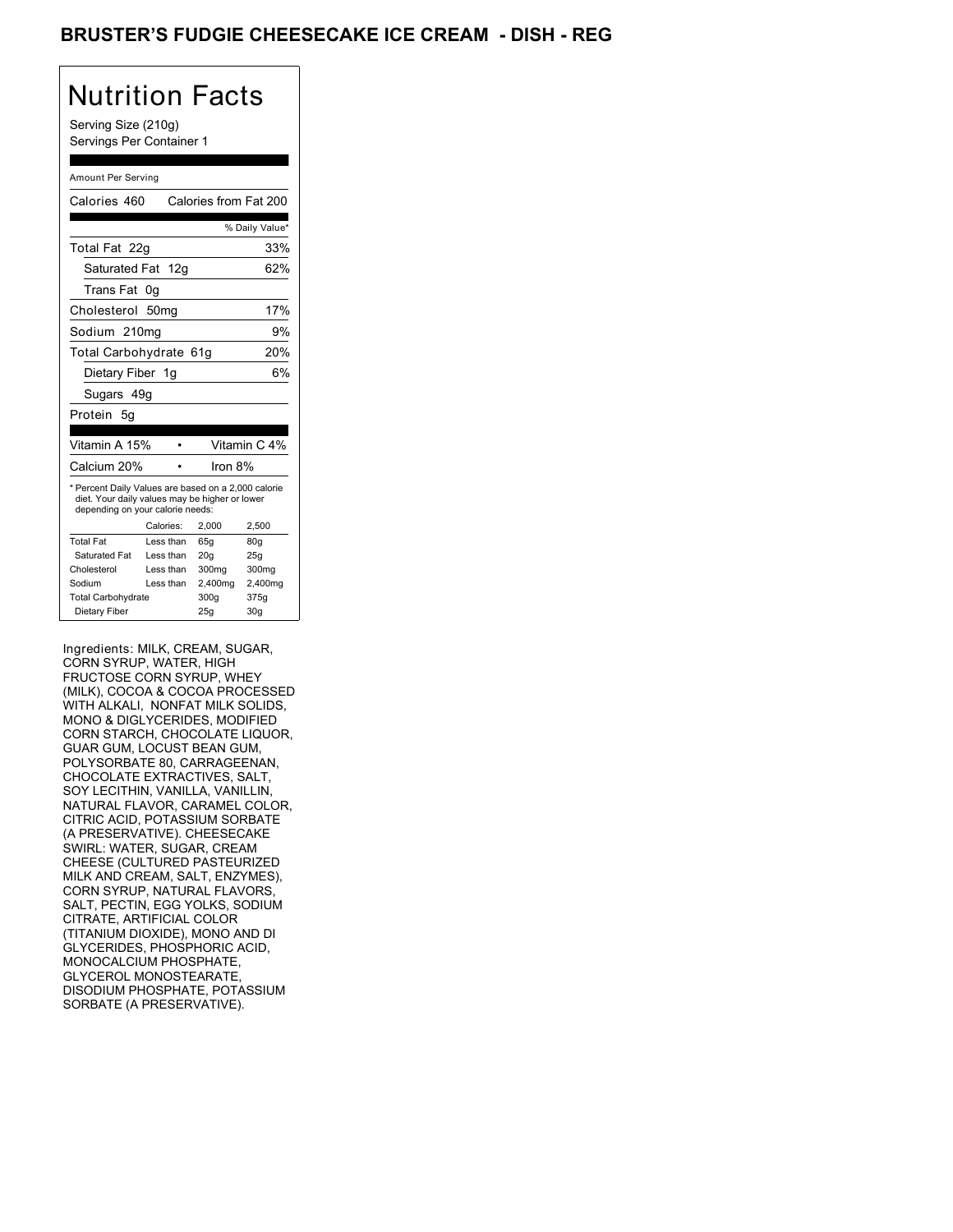### BRUSTER'S FUDGIE CHEESECAKE ICE CREAM - DISH <mark>- LG</mark>

## Nutrition Facts

Serving Size (280g) Servings Per Container 1

#### Amount Per Serving

| Calories 620                                                                                                                              |           | Calories from Fat 260 |                 |
|-------------------------------------------------------------------------------------------------------------------------------------------|-----------|-----------------------|-----------------|
|                                                                                                                                           |           |                       | % Daily Value*  |
| Total Fat 29g                                                                                                                             |           |                       | 44%             |
| Saturated Fat 17g                                                                                                                         |           |                       | 83%             |
| Trans Fat                                                                                                                                 | 0.5g      |                       |                 |
| Cholesterol 70mg                                                                                                                          |           |                       | 23%             |
| Sodium 280mg                                                                                                                              |           |                       | 12%             |
| Total Carbohydrate 82g                                                                                                                    |           |                       | 27%             |
| Dietary Fiber 2q                                                                                                                          |           |                       | 8%              |
| Sugars 65g                                                                                                                                |           |                       |                 |
| Protein 7g                                                                                                                                |           |                       |                 |
|                                                                                                                                           |           |                       |                 |
| Vitamin A 20%                                                                                                                             |           |                       | Vitamin C 4%    |
| Calcium 25%                                                                                                                               |           | Iron 10%              |                 |
| * Percent Daily Values are based on a 2,000 calorie<br>diet. Your daily values may be higher or lower<br>depending on your calorie needs: |           |                       |                 |
|                                                                                                                                           | Calories: | 2,000                 | 2,500           |
| <b>Total Fat</b>                                                                                                                          | Less than | 65q                   | 80q             |
| Saturated Fat                                                                                                                             | Less than | 20q                   | 25q             |
| Cholesterol                                                                                                                               | Less than | 300mg                 | 300mg           |
| Sodium                                                                                                                                    | Less than | 2,400mg               | 2,400mg         |
| <b>Total Carbohydrate</b>                                                                                                                 |           | 300a                  | 375g            |
| Dietary Fiber                                                                                                                             |           | 25q                   | 30 <sub>g</sub> |

Ingredients: MILK, CREAM, SUGAR, CORN SYRUP, WATER, HIGH FRUCTOSE CORN SYRUP, WHEY (MILK), COCOA & COCOA PROCESSED WITH ALKALI, NONFAT MILK SOLIDS, MONO & DIGLYCERIDES, MODIFIED CORN STARCH, CHOCOLATE LIQUOR, GUAR GUM, LOCUST BEAN GUM, POLYSORBATE 80, CARRAGEENAN, CHOCOLATE EXTRACTIVES, SALT, SOY LECITHIN, VANILLA, VANILLIN, NATURAL FLAVOR, CARAMEL COLOR, CITRIC ACID, POTASSIUM SORBATE (A PRESERVATIVE). CHEESECAKE SWIRL: WATER, SUGAR, CREAM CHEESE (CULTURED PASTEURIZED MILK AND CREAM, SALT, ENZYMES), CORN SYRUP, NATURAL FLAVORS, SALT, PECTIN, EGG YOLKS, SODIUM CITRATE, ARTIFICIAL COLOR (TITANIUM DIOXIDE), MONO AND DI GLYCERIDES, PHOSPHORIC ACID, MONOCALCIUM PHOSPHATE, GLYCEROL MONOSTEARATE, DISODIUM PHOSPHATE, POTASSIUM SORBATE (A PRESERVATIVE).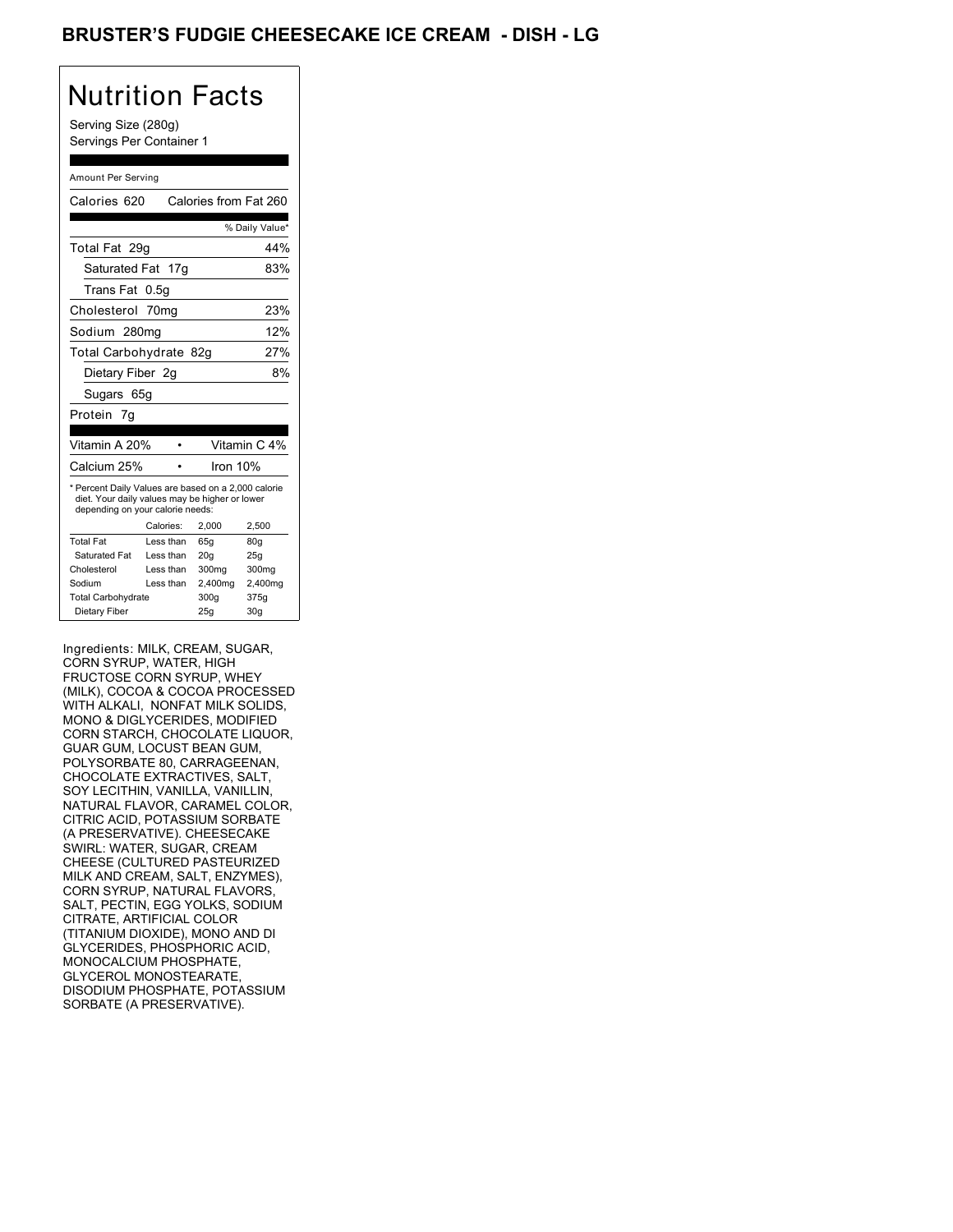### BRUSTER'S FUDGIE CHEESECAKE ICE CREAM - SUGAR CONE - SM

# Nutrition Facts

Serving Size (153g) Servings Per Container 1

#### Amount Per Serving

| Calories 360           | Calories from Fat 130                               |
|------------------------|-----------------------------------------------------|
|                        | % Daily Value*                                      |
| Total Fat 15g          | 23%                                                 |
| Saturated Fat 8g       | 41%                                                 |
| Trans Fat 0q           |                                                     |
| Cholesterol 35mg       | 11%                                                 |
| Sodium 160mg           | 7%                                                  |
| Total Carbohydrate 53g | 18%                                                 |
| Dietary Fiber <1g      | $4\%$                                               |
| Sugars 35g             |                                                     |
| Protein 4q             |                                                     |
| Vitamin A 10%          | Vitamin C 2%                                        |
| Calcium 15%            | Iron $8\%$                                          |
| diet.                  | * Percent Daily Values are based on a 2,000 calorie |

Ingredients: MILK, CREAM, SUGAR, CORN SYRUP, WATER, HIGH FRUCTOSE CORN SYRUP, WHEY (MILK), COCOA & COCOA PROCESSED WITH ALKALI, NONFAT MILK SOLIDS, MONO & DIGLYCERIDES, MODIFIED CORN STARCH, CHOCOLATE LIQUOR, GUAR GUM, LOCUST BEAN GUM, POLYSORBATE 80, CARRAGEENAN, CHOCOLATE EXTRACTIVES, SALT, SOY LECITHIN, VANILLA, VANILLIN, NATURAL FLAVOR, CARAMEL COLOR, CITRIC ACID, POTASSIUM SORBATE (A PRESERVATIVE). CHEESECAKE SWIRL: WATER, SUGAR, CREAM CHEESE (CULTURED PASTEURIZED MILK AND CREAM, SALT, ENZYMES), CORN SYRUP, NATURAL FLAVORS, SALT, PECTIN, EGG YOLKS, SODIUM CITRATE, ARTIFICIAL COLOR (TITANIUM DIOXIDE), MONO AND DI GLYCERIDES, PHOSPHORIC ACID, MONOCALCIUM PHOSPHATE, GLYCEROL MONOSTEARATE, DISODIUM PHOSPHATE, POTASSIUM SORBATE (A PRESERVATIVE). SUGAR CONE: ENRICHED WHEAT FLOUR (ENRICHED WITH NIACIN, REDUCED IRON, THIAMIN MONONITRATE, RIBOFLAVIN, FOLIC ACID), TAPIOCA FLOUR, SUGAR, VEGETABLE SHORTENING (SOYBEAN AND/OR CANOLA OIL, MODIFIED PALM OIL, SOY LECITHIN, AND/OR PARTIALLY HYDROGENATED SOYBEAN OIL), OAT FIBER AND/OR VEGETABLE FIBER, SALT, CARAMEL COLOR, ARTIFICIAL FLAVOR, SOY LECITHIN.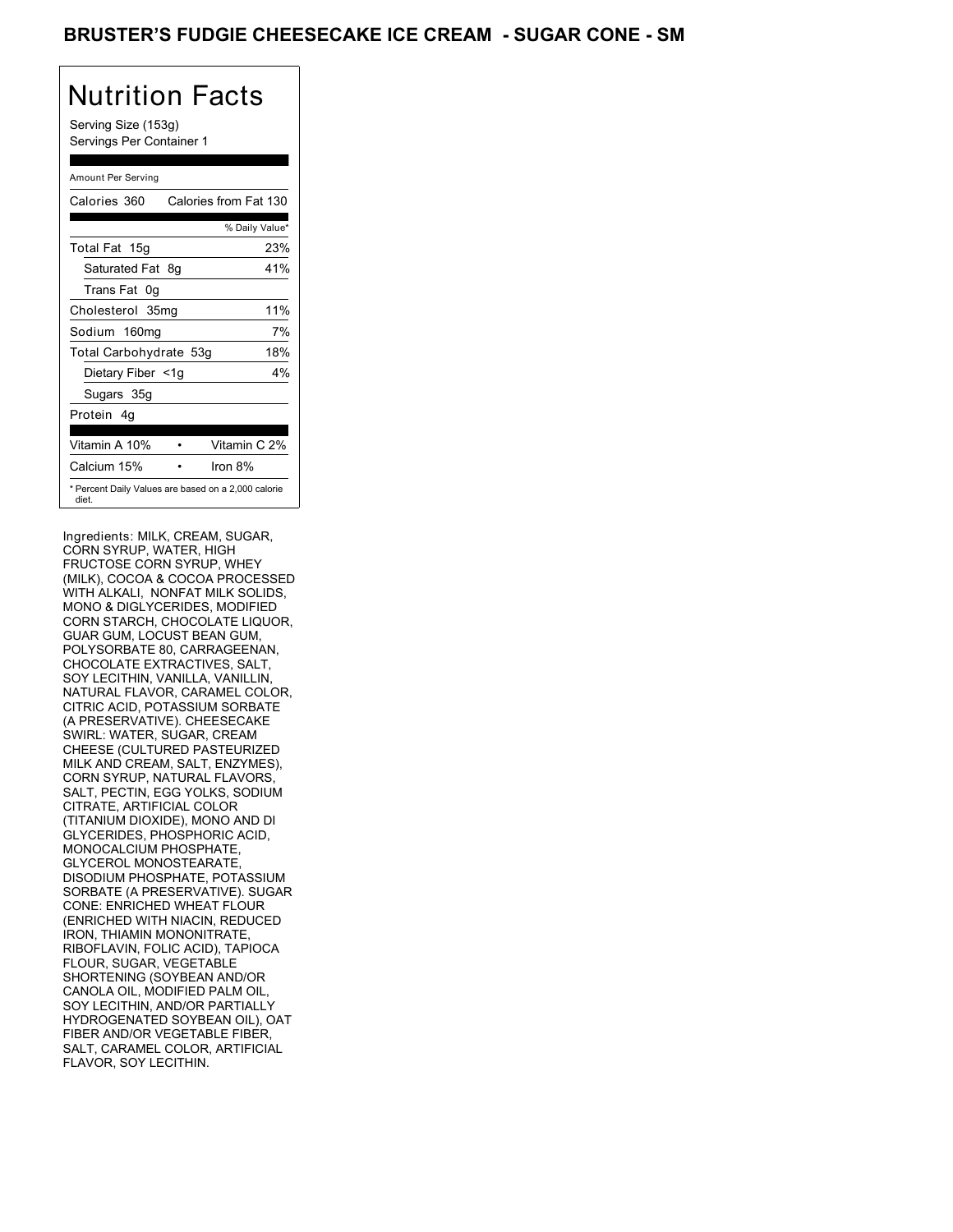### **BRUSTER'S FUDGIE CHEESECAKE ICE CREAM - SUGAR CONE - REG**

## Nutrition Facts

Serving Size (223g) Servings Per Container 1

#### Amount Per Serving

| Calories 510                                                 | Calories from Fat 200 |    |
|--------------------------------------------------------------|-----------------------|----|
|                                                              | % Daily Value*        |    |
| Total Fat 22g                                                | 34%                   |    |
| Saturated Fat 12g                                            | 62%                   |    |
| Trans Fat 0q                                                 |                       |    |
| Cholesterol 50mg                                             | 17%                   |    |
| Sodium 230mg                                                 | 10%                   |    |
| Total Carbohydrate 73g                                       | 24%                   |    |
| Dietary Fiber 1g                                             |                       | 6% |
| Sugars 52g                                                   |                       |    |
| Protein 6q                                                   |                       |    |
| Vitamin A 15%                                                | Vitamin C 4%          |    |
| Calcium 20%                                                  | Iron 10%              |    |
| * Percent Daily Values are based on a 2,000 calorie<br>diet. |                       |    |

Ingredients: MILK, CREAM, SUGAR, CORN SYRUP, WATER, HIGH FRUCTOSE CORN SYRUP, WHEY (MILK), COCOA & COCOA PROCESSED WITH ALKALI, NONFAT MILK SOLIDS, MONO & DIGLYCERIDES, MODIFIED CORN STARCH, CHOCOLATE LIQUOR, GUAR GUM, LOCUST BEAN GUM, POLYSORBATE 80, CARRAGEENAN, CHOCOLATE EXTRACTIVES, SALT, SOY LECITHIN, VANILLA, VANILLIN, NATURAL FLAVOR, CARAMEL COLOR, CITRIC ACID, POTASSIUM SORBATE (A PRESERVATIVE). CHEESECAKE SWIRL: WATER, SUGAR, CREAM CHEESE (CULTURED PASTEURIZED MILK AND CREAM, SALT, ENZYMES), CORN SYRUP, NATURAL FLAVORS, SALT, PECTIN, EGG YOLKS, SODIUM CITRATE, ARTIFICIAL COLOR (TITANIUM DIOXIDE), MONO AND DI GLYCERIDES, PHOSPHORIC ACID, MONOCALCIUM PHOSPHATE, GLYCEROL MONOSTEARATE, DISODIUM PHOSPHATE, POTASSIUM SORBATE (A PRESERVATIVE). SUGAR CONE: ENRICHED WHEAT FLOUR (ENRICHED WITH NIACIN, REDUCED IRON, THIAMIN MONONITRATE, RIBOFLAVIN, FOLIC ACID), TAPIOCA FLOUR, SUGAR, VEGETABLE SHORTENING (SOYBEAN AND/OR CANOLA OIL, MODIFIED PALM OIL, SOY LECITHIN, AND/OR PARTIALLY HYDROGENATED SOYBEAN OIL), OAT FIBER AND/OR VEGETABLE FIBER, SALT, CARAMEL COLOR, ARTIFICIAL FLAVOR, SOY LECITHIN.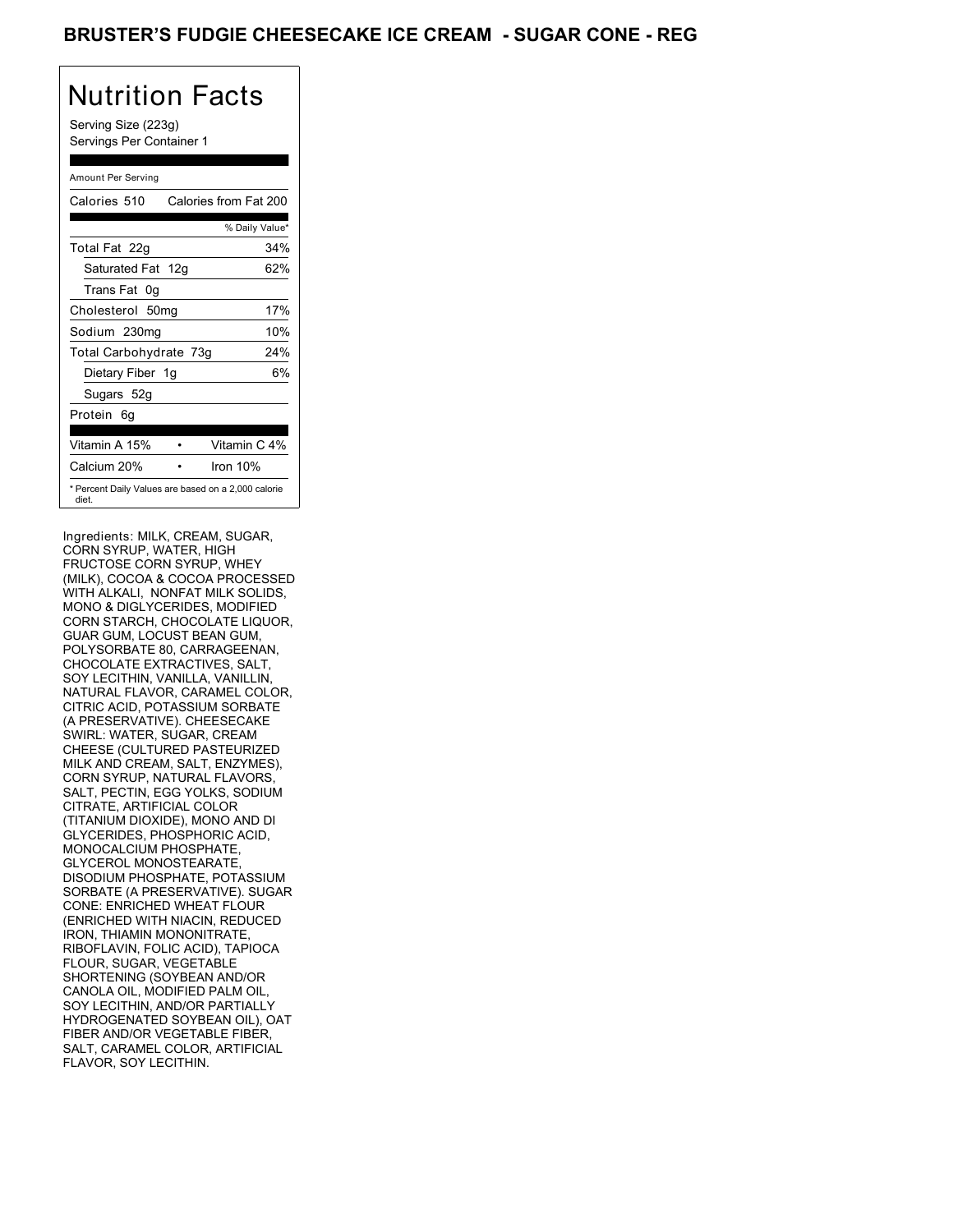### **BRUSTER'S FUDGIE CHEESECAKE ICE CREAM - SUGAR CONE - LG**

## Nutrition Facts

Serving Size (293g) Servings Per Container 1

#### Amount Per Serving

| Calories 670           | Calories from Fat 260                               |
|------------------------|-----------------------------------------------------|
|                        | % Daily Value*                                      |
| Total Fat 29q          | 45%                                                 |
| Saturated Fat 17g      | 83%                                                 |
| Trans Fat 0.5q         |                                                     |
| Cholesterol 70mg       | 23%                                                 |
| Sodium 300mg           | 13%                                                 |
| Total Carbohydrate 94g | 31%                                                 |
| Dietary Fiber 2g       | 8%                                                  |
| Sugars 68g             |                                                     |
| Protein 8q             |                                                     |
|                        |                                                     |
| Vitamin A 20%          | Vitamin C 4%                                        |
| Calcium 25%            | Iron 15%                                            |
| diet.                  | * Percent Daily Values are based on a 2,000 calorie |

Ingredients: MILK, CREAM, SUGAR, CORN SYRUP, WATER, HIGH FRUCTOSE CORN SYRUP, WHEY (MILK), COCOA & COCOA PROCESSED WITH ALKALI, NONFAT MILK SOLIDS, MONO & DIGLYCERIDES, MODIFIED CORN STARCH, CHOCOLATE LIQUOR, GUAR GUM, LOCUST BEAN GUM, POLYSORBATE 80, CARRAGEENAN, CHOCOLATE EXTRACTIVES, SALT, SOY LECITHIN, VANILLA, VANILLIN, NATURAL FLAVOR, CARAMEL COLOR, CITRIC ACID, POTASSIUM SORBATE (A PRESERVATIVE). CHEESECAKE SWIRL: WATER, SUGAR, CREAM CHEESE (CULTURED PASTEURIZED MILK AND CREAM, SALT, ENZYMES), CORN SYRUP, NATURAL FLAVORS, SALT, PECTIN, EGG YOLKS, SODIUM CITRATE, ARTIFICIAL COLOR (TITANIUM DIOXIDE), MONO AND DI GLYCERIDES, PHOSPHORIC ACID, MONOCALCIUM PHOSPHATE, GLYCEROL MONOSTEARATE, DISODIUM PHOSPHATE, POTASSIUM SORBATE (A PRESERVATIVE). SUGAR CONE: ENRICHED WHEAT FLOUR (ENRICHED WITH NIACIN, REDUCED IRON, THIAMIN MONONITRATE, RIBOFLAVIN, FOLIC ACID), TAPIOCA FLOUR, SUGAR, VEGETABLE SHORTENING (SOYBEAN AND/OR CANOLA OIL, MODIFIED PALM OIL, SOY LECITHIN, AND/OR PARTIALLY HYDROGENATED SOYBEAN OIL), OAT FIBER AND/OR VEGETABLE FIBER, SALT, CARAMEL COLOR, ARTIFICIAL FLAVOR, SOY LECITHIN.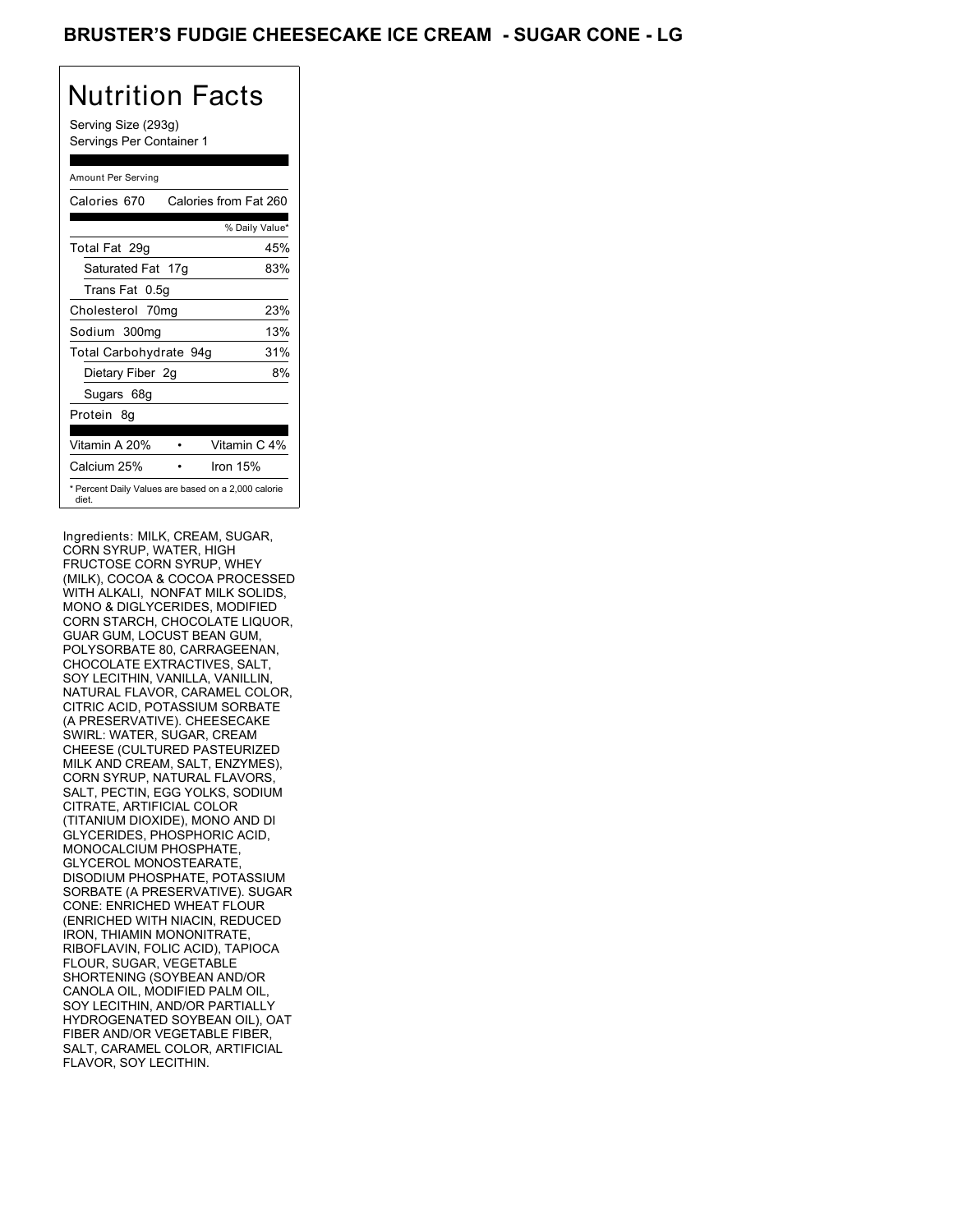### BRUSTER'S FUDGIE CHEESECAKE ICE CREAM - CAKE CONE - SM

## Nutrition Facts

Serving Size (146g) Servings Per Container 1

### Amount Per Serving

| Calories 330           | Calories from Fat 130                               |
|------------------------|-----------------------------------------------------|
|                        | % Daily Value*                                      |
| Total Fat 15g          | 22%                                                 |
| Saturated Fat 8g       | 41%                                                 |
| Trans Fat 0q           |                                                     |
| Cholesterol 35mg       | 11%                                                 |
| Sodium 150mg           | 6%                                                  |
| Total Carbohydrate 46g | 15%                                                 |
| Dietary Fiber <1g      | $4\%$                                               |
| Sugars 33g             |                                                     |
| Protein 4q             |                                                     |
| Vitamin A 10%          | Vitamin C 2%                                        |
| Calcium 10%            | Iron $8\%$                                          |
| diet.                  | * Percent Daily Values are based on a 2,000 calorie |

Ingredients: MILK, CREAM, SUGAR, CORN SYRUP, WATER, HIGH FRUCTOSE CORN SYRUP, WHEY (MILK), COCOA & COCOA PROCESSED WITH ALKALI, NONFAT MILK SOLIDS, MONO & DIGLYCERIDES, MODIFIED CORN STARCH, CHOCOLATE LIQUOR, GUAR GUM, LOCUST BEAN GUM, POLYSORBATE 80, CARRAGEENAN, CHOCOLATE EXTRACTIVES, SALT, SOY LECITHIN, VANILLA, VANILLIN, NATURAL FLAVOR, CARAMEL COLOR, CITRIC ACID, POTASSIUM SORBATE (A PRESERVATIVE). CHEESECAKE SWIRL: WATER, SUGAR, CREAM CHEESE (CULTURED PASTEURIZED MILK AND CREAM, SALT, ENZYMES), CORN SYRUP, NATURAL FLAVORS, SALT, PECTIN, EGG YOLKS, SODIUM CITRATE, ARTIFICIAL COLOR (TITANIUM DIOXIDE), MONO AND DI GLYCERIDES, PHOSPHORIC ACID, MONOCALCIUM PHOSPHATE, GLYCEROL MONOSTEARATE, DISODIUM PHOSPHATE, POTASSIUM SORBATE (A PRESERVATIVE). CAKE CONE: ENRICHED WHEAT FLOUR (ENRICHED WITH NIACIN, REDUCED IRON, THIAMIN MONONITRATE, RIBOFLAVIN, FOLIC ACID), TAPIOCA FLOUR, SUGAR, VEGETABLE OIL SHORTENING (SOYBEAN AND/OR CANOLA OIL, MODIFIED PALM OIL, SOY LECITHIN, AND/OR PARTIALLY HYDROGENATED SOYBEAN OIL), LEAVENING (SODIUM BICARBONATE, AMMONIUM BICARBONATE), SALT, NATURAL FLAVOR, ANNATTO (VEGETABLE COLOR).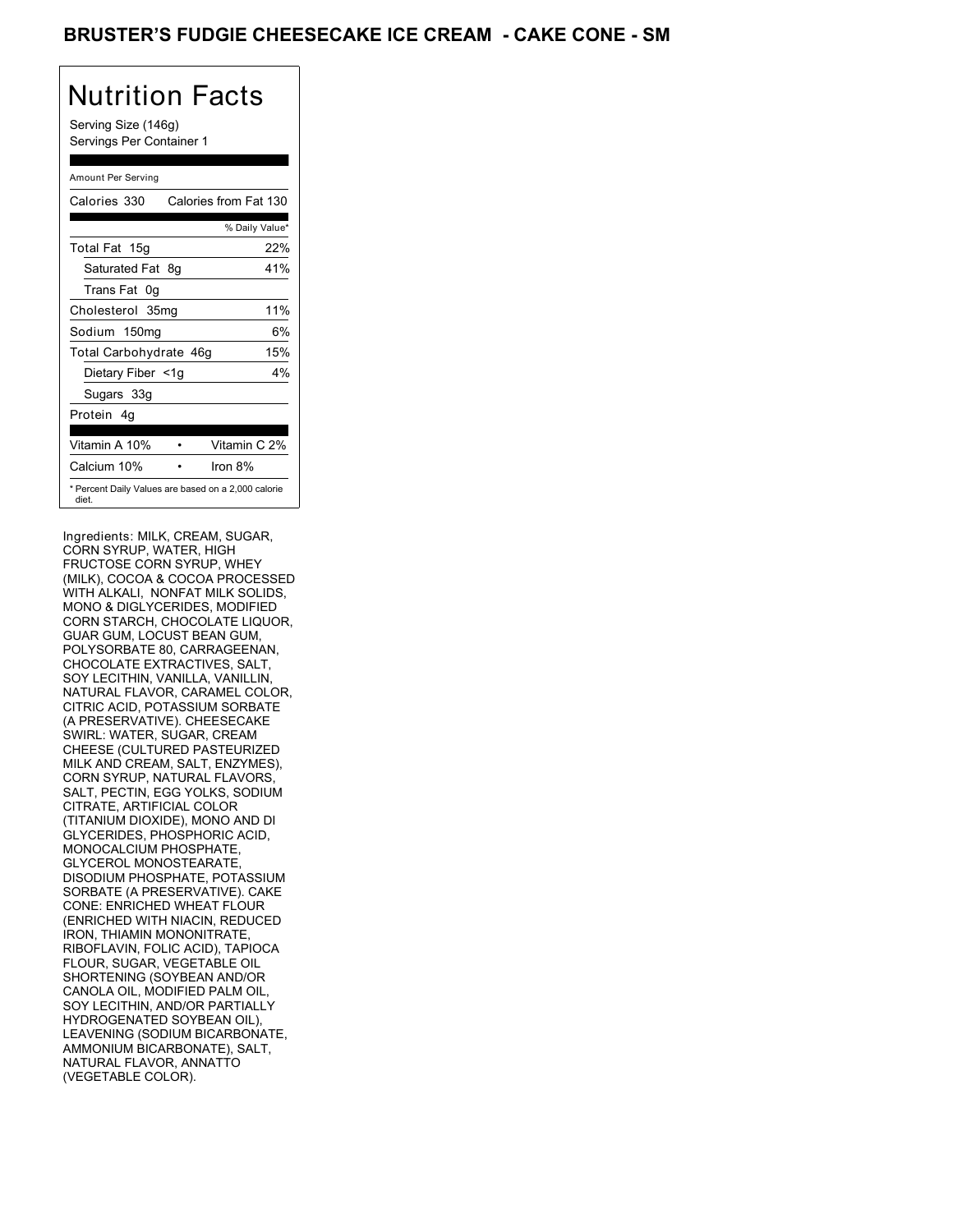### **BRUSTER'S FUDGIE CHEESECAKE ICE CREAM - CAKE CONE - REG**

## Nutrition Facts

Serving Size (216g) Servings Per Container 1

#### Amount Per Serving

| Calories 480                                                 | Calories from Fat 200 |
|--------------------------------------------------------------|-----------------------|
|                                                              | % Daily Value*        |
| Total Fat 22g                                                | 34%                   |
| Saturated Fat 12g                                            | 62%                   |
| Trans Fat 0q                                                 |                       |
| Cholesterol 50mg                                             | 17%                   |
| Sodium 220mg                                                 | 9%                    |
| Total Carbohydrate 66g                                       | 22%                   |
| Dietary Fiber 1g                                             | 6%                    |
| Sugars 49g                                                   |                       |
| Protein 6q                                                   |                       |
| Vitamin A 15%                                                | Vitamin C 4%          |
| Calcium 20%                                                  | Iron 10%              |
| * Percent Daily Values are based on a 2,000 calorie<br>diet. |                       |

Ingredients: MILK, CREAM, SUGAR, CORN SYRUP, WATER, HIGH FRUCTOSE CORN SYRUP, WHEY (MILK), COCOA & COCOA PROCESSED WITH ALKALI, NONFAT MILK SOLIDS, MONO & DIGLYCERIDES, MODIFIED CORN STARCH, CHOCOLATE LIQUOR, GUAR GUM, LOCUST BEAN GUM, POLYSORBATE 80, CARRAGEENAN, CHOCOLATE EXTRACTIVES, SALT, SOY LECITHIN, VANILLA, VANILLIN, NATURAL FLAVOR, CARAMEL COLOR, CITRIC ACID, POTASSIUM SORBATE (A PRESERVATIVE). CHEESECAKE SWIRL: WATER, SUGAR, CREAM CHEESE (CULTURED PASTEURIZED MILK AND CREAM, SALT, ENZYMES), CORN SYRUP, NATURAL FLAVORS, SALT, PECTIN, EGG YOLKS, SODIUM CITRATE, ARTIFICIAL COLOR (TITANIUM DIOXIDE), MONO AND DI GLYCERIDES, PHOSPHORIC ACID, MONOCALCIUM PHOSPHATE, GLYCEROL MONOSTEARATE, DISODIUM PHOSPHATE, POTASSIUM SORBATE (A PRESERVATIVE). CAKE CONE: ENRICHED WHEAT FLOUR (ENRICHED WITH NIACIN, REDUCED IRON, THIAMIN MONONITRATE, RIBOFLAVIN, FOLIC ACID), TAPIOCA FLOUR, SUGAR, VEGETABLE OIL SHORTENING (SOYBEAN AND/OR CANOLA OIL, MODIFIED PALM OIL, SOY LECITHIN, AND/OR PARTIALLY HYDROGENATED SOYBEAN OIL), LEAVENING (SODIUM BICARBONATE, AMMONIUM BICARBONATE), SALT, NATURAL FLAVOR, ANNATTO (VEGETABLE COLOR).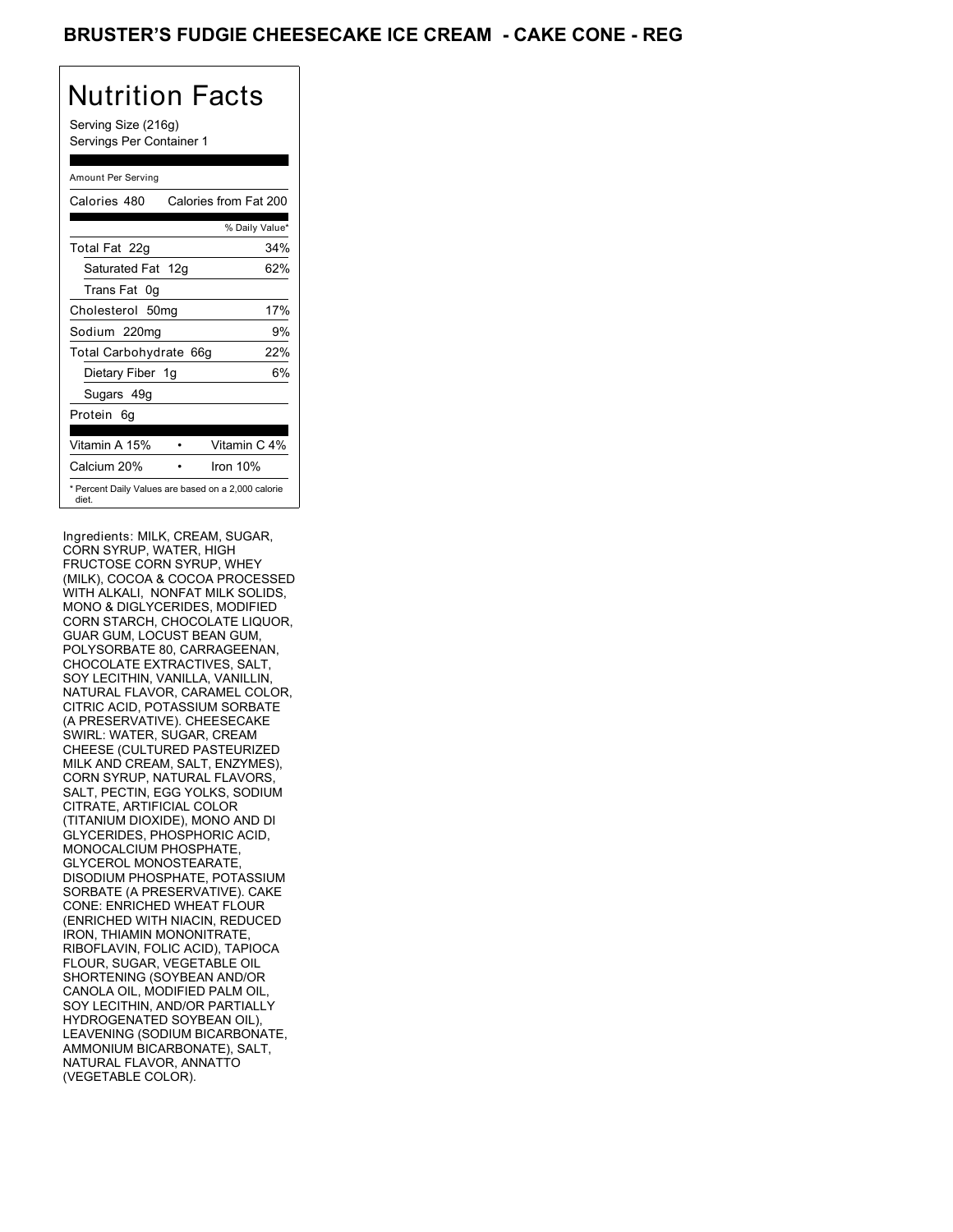### **BRUSTER'S FUDGIE CHEESECAKE ICE CREAM - CAKE CONE - LG**

## Nutrition Facts

Serving Size (286g) Servings Per Container 1

#### Amount Per Serving

| Calories 640                                                 | Calories from Fat 260 |
|--------------------------------------------------------------|-----------------------|
|                                                              | % Daily Value*        |
| Total Fat 29g                                                | 45%                   |
| Saturated Fat 17g                                            | 83%                   |
| Trans Fat 0.5g                                               |                       |
| Cholesterol 70mg                                             | 23%                   |
| Sodium 290mg                                                 | 12%                   |
| Total Carbohydrate 87g                                       | 29%                   |
| Dietary Fiber 2g                                             | 8%                    |
| Sugars 65g                                                   |                       |
| Protein 8q                                                   |                       |
| Vitamin A 20%                                                | Vitamin C 4%          |
| Calcium 25%                                                  | Iron $15%$            |
| * Percent Daily Values are based on a 2,000 calorie<br>diet. |                       |

Ingredients: MILK, CREAM, SUGAR, CORN SYRUP, WATER, HIGH FRUCTOSE CORN SYRUP, WHEY (MILK), COCOA & COCOA PROCESSED WITH ALKALI, NONFAT MILK SOLIDS, MONO & DIGLYCERIDES, MODIFIED CORN STARCH, CHOCOLATE LIQUOR, GUAR GUM, LOCUST BEAN GUM, POLYSORBATE 80, CARRAGEENAN, CHOCOLATE EXTRACTIVES, SALT, SOY LECITHIN, VANILLA, VANILLIN, NATURAL FLAVOR, CARAMEL COLOR, CITRIC ACID, POTASSIUM SORBATE (A PRESERVATIVE). CHEESECAKE SWIRL: WATER, SUGAR, CREAM CHEESE (CULTURED PASTEURIZED MILK AND CREAM, SALT, ENZYMES), CORN SYRUP, NATURAL FLAVORS, SALT, PECTIN, EGG YOLKS, SODIUM CITRATE, ARTIFICIAL COLOR (TITANIUM DIOXIDE), MONO AND DI GLYCERIDES, PHOSPHORIC ACID, MONOCALCIUM PHOSPHATE, GLYCEROL MONOSTEARATE, DISODIUM PHOSPHATE, POTASSIUM SORBATE (A PRESERVATIVE). CAKE CONE: ENRICHED WHEAT FLOUR (ENRICHED WITH NIACIN, REDUCED IRON, THIAMIN MONONITRATE, RIBOFLAVIN, FOLIC ACID), TAPIOCA FLOUR, SUGAR, VEGETABLE OIL SHORTENING (SOYBEAN AND/OR CANOLA OIL, MODIFIED PALM OIL, SOY LECITHIN, AND/OR PARTIALLY HYDROGENATED SOYBEAN OIL), LEAVENING (SODIUM BICARBONATE, AMMONIUM BICARBONATE), SALT, NATURAL FLAVOR, ANNATTO (VEGETABLE COLOR).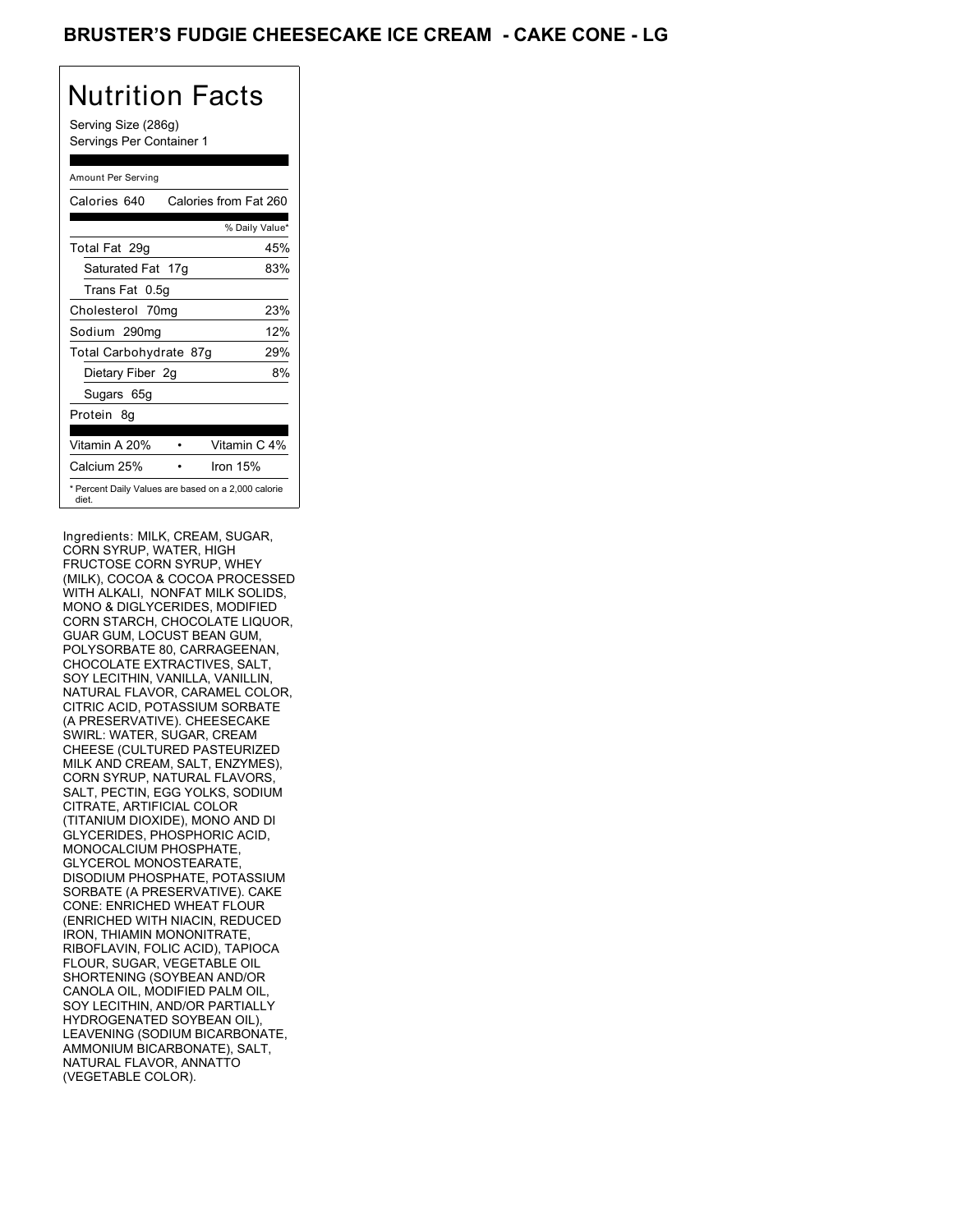### BRUSTER'S FUDGIE CHEESECAKE ICE CREAM - WAFFLE CONE - SM

# Nutrition Facts

Serving Size (170g) Servings Per Container 1

### Amount Per Serving

| Calories 430           | Calories from Fat 160                               |
|------------------------|-----------------------------------------------------|
|                        | % Daily Value*                                      |
| Total Fat 18g          | 27%                                                 |
| Saturated Fat 9q       | 45%                                                 |
| Trans Fat 0q           |                                                     |
| Cholesterol 40mg       | 14%                                                 |
| Sodium 140mg           | 6%                                                  |
| Total Carbohydrate 64g | 21%                                                 |
| Dietary Fiber <1g      | $4\%$                                               |
| Sugars 43g             |                                                     |
| Protein 5q             |                                                     |
| Vitamin A 10%          | Vitamin C 2%                                        |
| Calcium 10%            | Iron $8\%$                                          |
| diet.                  | * Percent Daily Values are based on a 2,000 calorie |

Ingredients: MILK, CREAM, SUGAR, CORN SYRUP, WATER, HIGH FRUCTOSE CORN SYRUP, WHEY (MILK), COCOA & COCOA PROCESSED WITH ALKALI, NONFAT MILK SOLIDS, MONO & DIGLYCERIDES, MODIFIED CORN STARCH, CHOCOLATE LIQUOR, GUAR GUM, LOCUST BEAN GUM, POLYSORBATE 80, CARRAGEENAN, CHOCOLATE EXTRACTIVES, SALT, SOY LECITHIN, VANILLA, VANILLIN, NATURAL FLAVOR, CARAMEL COLOR, CITRIC ACID, POTASSIUM SORBATE (A PRESERVATIVE). CHEESECAKE SWIRL: WATER, SUGAR, CREAM CHEESE (CULTURED PASTEURIZED MILK AND CREAM, SALT, ENZYMES), CORN SYRUP, NATURAL FLAVORS, SALT, PECTIN, EGG YOLKS, SODIUM CITRATE, ARTIFICIAL COLOR (TITANIUM DIOXIDE), MONO AND DI GLYCERIDES, PHOSPHORIC ACID, MONOCALCIUM PHOSPHATE, GLYCEROL MONOSTEARATE, DISODIUM PHOSPHATE, POTASSIUM SORBATE (A PRESERVATIVE). WAFFLE CONE: ENRICHED BLEACHED WHEAT FLOUR (ENRICHED WITH NIACIN, REDUCED IRON, THIAMIN MONONITRATE, RIBOFLAVIN, FOLIC ACID), SUGAR, VEGETABLE SHORTENING (PARTIALLY HYDROGENATED SOYBEAN AND COTTONSEED OILS), WHOLE EGG, ARTIFICIAL FLAVOR (INCLUDING MALTODEXTRIN, MODIFIED CORNSTARCH, BUTTER, BUTTERMILK), DEXTROSE, SOY LECITHIN, ARTIFICIAL VANILLA FLAVOR.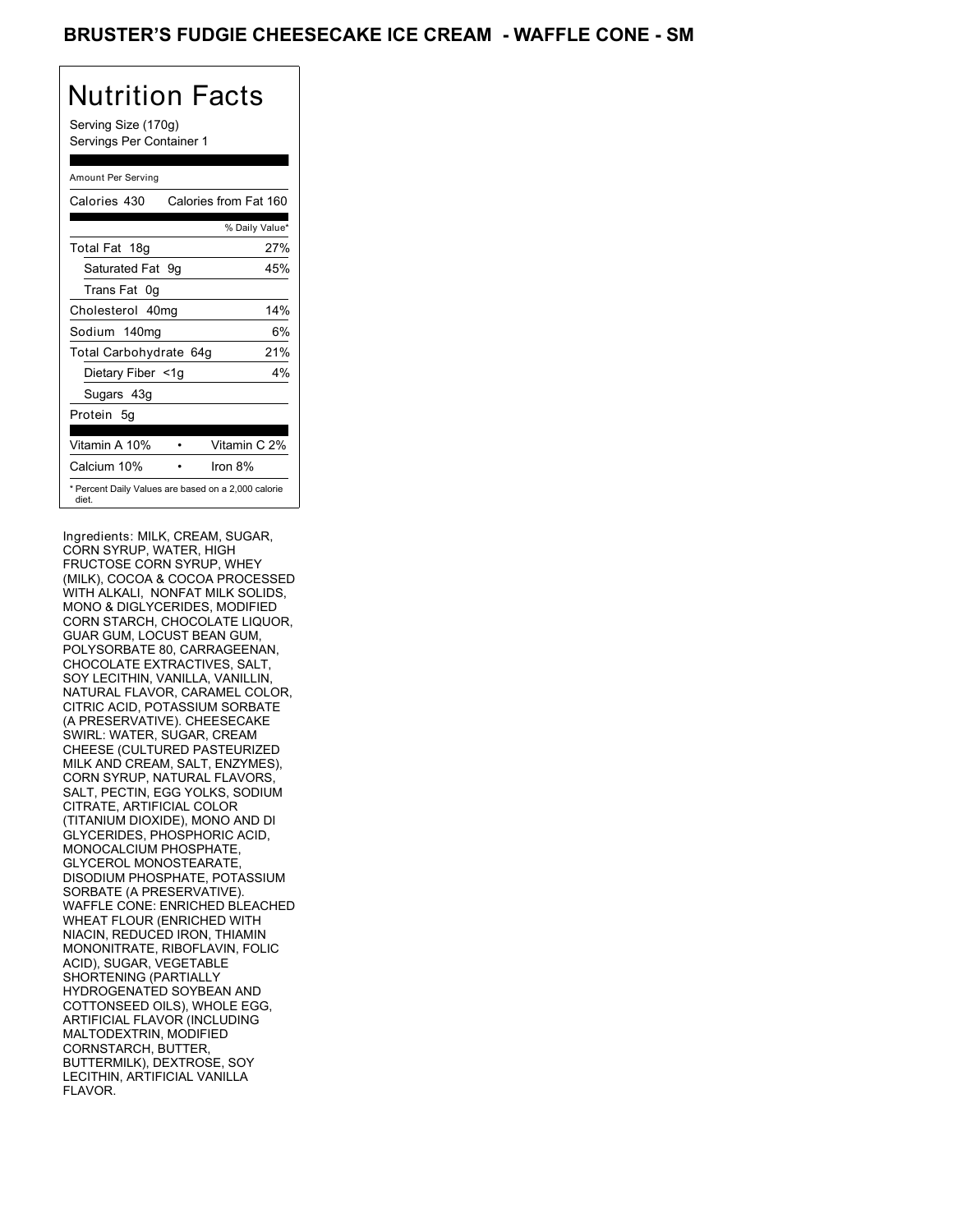### BRUSTER'S FUDGIE CHEESECAKE ICE CREAM - WAFFLE CONE - REG

## Nutrition Facts

Serving Size (240g) Servings Per Container 1

#### Amount Per Serving

| Calories 590                                                 | Calories from Fat 220 |
|--------------------------------------------------------------|-----------------------|
|                                                              | % Daily Value*        |
| Total Fat 25g                                                | 38%                   |
| Saturated Fat 13g                                            | 66%                   |
| Trans Fat 0q                                                 |                       |
| Cholesterol 60mg                                             | 20%                   |
| Sodium 210mg                                                 | 9%                    |
| Total Carbohydrate 84g                                       | 28%                   |
| Dietary Fiber 1g                                             | 6%                    |
| Sugars 59g                                                   |                       |
| Protein 7q                                                   |                       |
| Vitamin A 15%                                                | Vitamin C 4%          |
| Calcium 20%                                                  | Iron 10%              |
| * Percent Daily Values are based on a 2,000 calorie<br>diet. |                       |

Ingredients: MILK, CREAM, SUGAR, CORN SYRUP, WATER, HIGH FRUCTOSE CORN SYRUP, WHEY (MILK), COCOA & COCOA PROCESSED WITH ALKALI, NONFAT MILK SOLIDS, MONO & DIGLYCERIDES, MODIFIED CORN STARCH, CHOCOLATE LIQUOR, GUAR GUM, LOCUST BEAN GUM, POLYSORBATE 80, CARRAGEENAN, CHOCOLATE EXTRACTIVES, SALT, SOY LECITHIN, VANILLA, VANILLIN, NATURAL FLAVOR, CARAMEL COLOR, CITRIC ACID, POTASSIUM SORBATE (A PRESERVATIVE). CHEESECAKE SWIRL: WATER, SUGAR, CREAM CHEESE (CULTURED PASTEURIZED MILK AND CREAM, SALT, ENZYMES), CORN SYRUP, NATURAL FLAVORS, SALT, PECTIN, EGG YOLKS, SODIUM CITRATE, ARTIFICIAL COLOR (TITANIUM DIOXIDE), MONO AND DI GLYCERIDES, PHOSPHORIC ACID, MONOCALCIUM PHOSPHATE, GLYCEROL MONOSTEARATE, DISODIUM PHOSPHATE, POTASSIUM SORBATE (A PRESERVATIVE). WAFFLE CONE: ENRICHED BLEACHED WHEAT FLOUR (ENRICHED WITH NIACIN, REDUCED IRON, THIAMIN MONONITRATE, RIBOFLAVIN, FOLIC ACID), SUGAR, VEGETABLE SHORTENING (PARTIALLY HYDROGENATED SOYBEAN AND COTTONSEED OILS), WHOLE EGG, ARTIFICIAL FLAVOR (INCLUDING MALTODEXTRIN, MODIFIED CORNSTARCH, BUTTER, BUTTERMILK), DEXTROSE, SOY LECITHIN, ARTIFICIAL VANILLA FLAVOR.